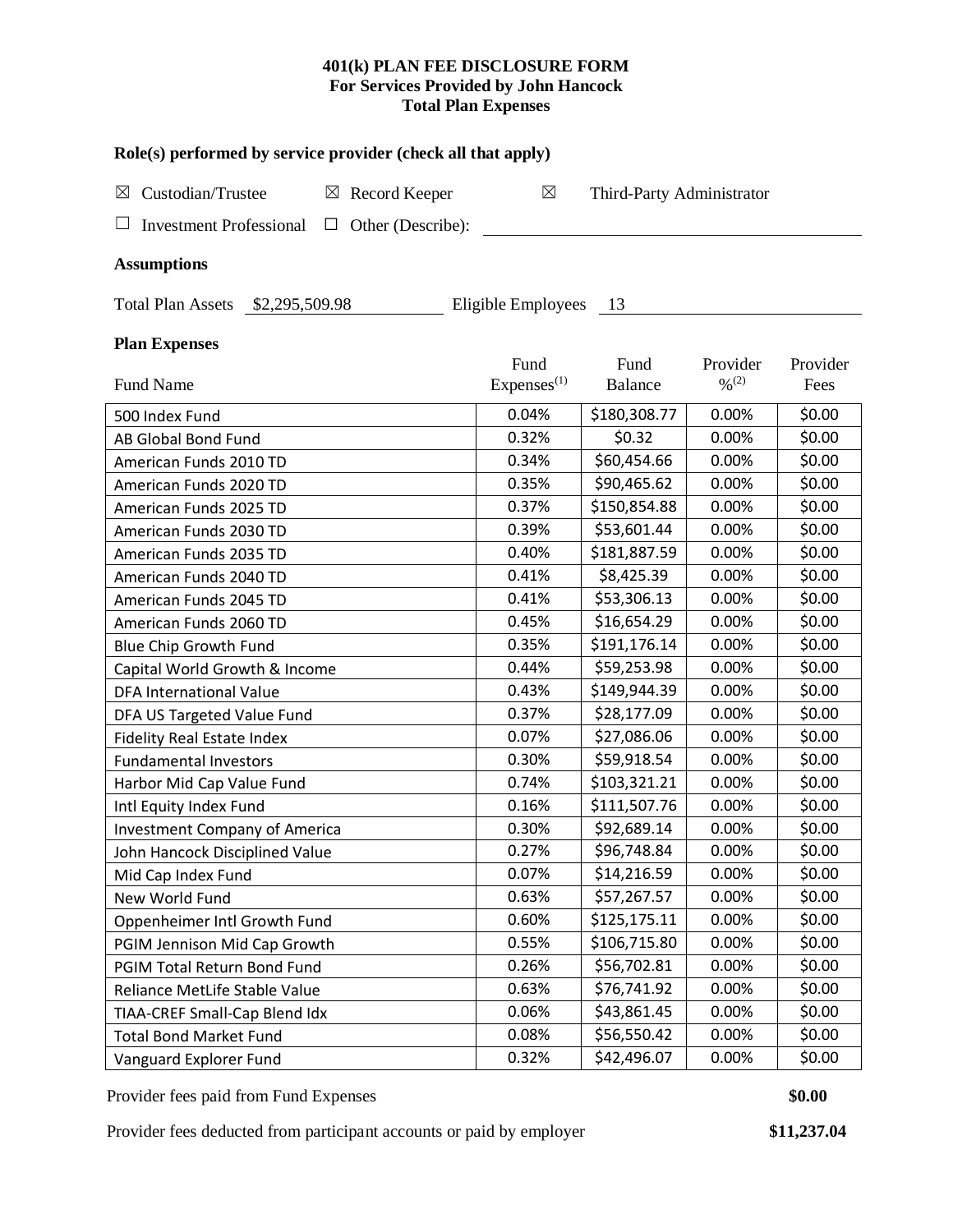## Total ("all-in") plan expenses **\$19,561.16**

(1)Fund Expenses include the fund's expense ratio plus any "wrap" fee charged by the provider. The expense ratio is determined through an annual calculation, where a fund's operating expenses are divided by the average dollar value of its assets under management. Fund Expenses lower investor returns.

<sup>(2)</sup>Provider % includes revenue sharing paid to the provider by the investment fund or wrap fees added by the provider. These expenses lower investor returns.